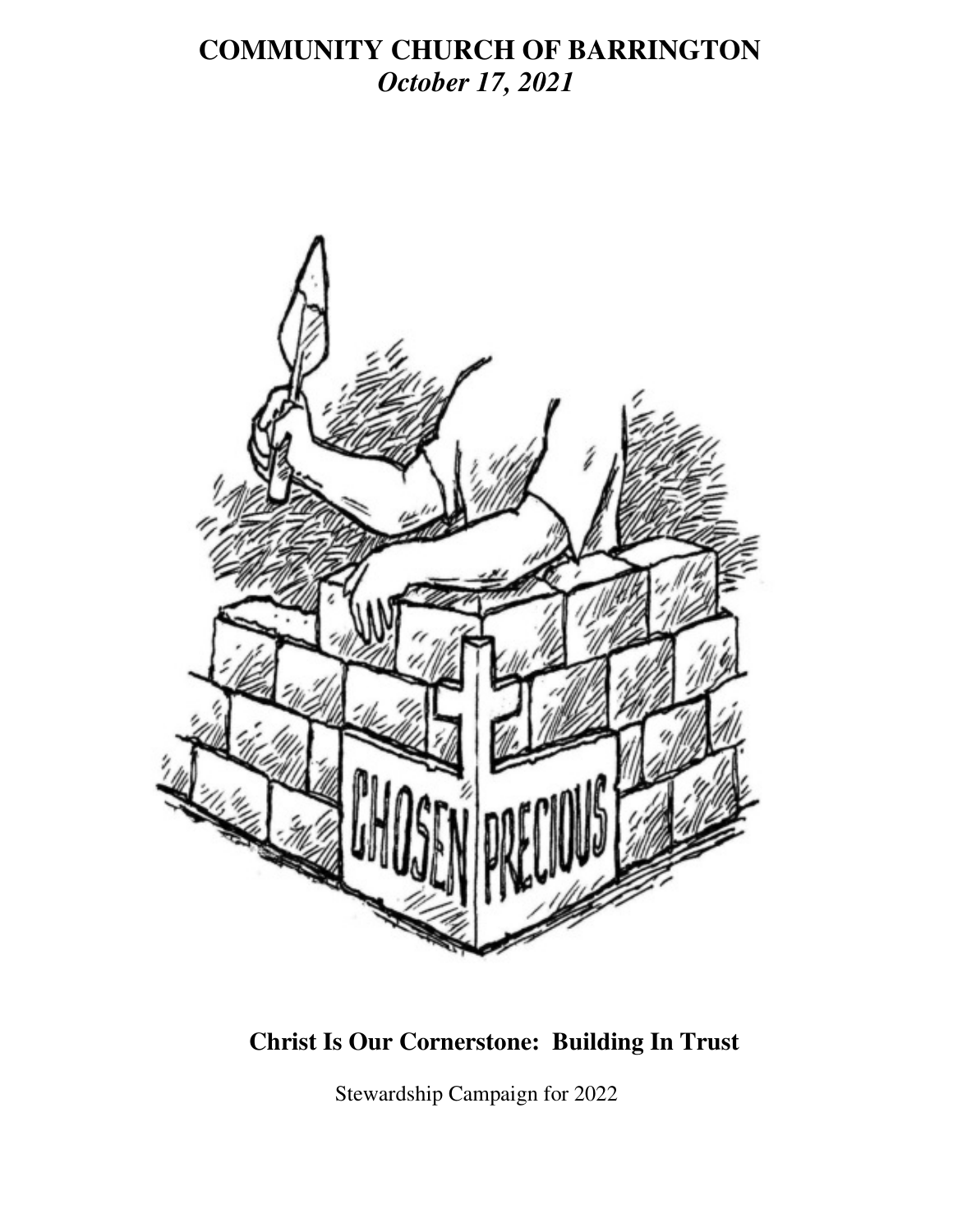### **ORDER OF SERVICE October 17, 2021**

## **PRELUDE** *The Bond of Love (Fred Bock) Natalia Revinski The Church's One Foundation (James Denton) Love Thy Kingdom, Lord (Roger C. Wilson)*

### **WELCOME and ANNOUNCEMENTS**

### **CALL to WORSHIP Kim McLean Kim McLean**

One: Friends, we gather together this morning to proclaim the ways in which God has worked in our midst in the past. **Many: We have been blessed by God!**

One: We gather together to give thanks for the ways in which God is working in our midst today.

**Many: We are being blessed by God!**

One: We gather together to open our eyes to the ways God promises to work in our midst in the future.

**Many: We will continue to be blessed by God!**

One: Dear ones, God has given us so much and is very much alive, at work, and still speaking among us. We are called to give back.

**Many: We are called to be good stewards; good stewards of our time, of our resources, and of our money.**

One: Let us give thanks to our God of blessings and affirm our commitment to the ministry into which God is calling us.

**Many: Let us give thanks to God! Let us proclaim our faith in God! Let us worship God!**

**\*HYMN Glorious Things of Thee Are Spoken #694** 

### **SCRIPTURE:** 1 Corinthians 3:10-17 **Kim McLean Kim McLean**

**<sup>10</sup>**I laid a foundation like a wise master builder according to God's grace that was given to me, but someone else is building on top of it. Each person needs to pay attention to the way they build on it. **<sup>11</sup>**No one can lay any other foundation besides the one that is already laid, which is Jesus Christ. **<sup>12</sup>**So, whether someone builds on top of the foundation with gold, silver, precious stones, wood, grass, or hay, **<sup>13</sup>**each one's work will be clearly shown. The day will make it clear, because it will be revealed with fire—the fire will test the quality of each one's work. **<sup>14</sup>**If anyone's work survives, they'll get a reward. **<sup>15</sup>**But if anyone's work goes up in flames, they'll lose it. However, they themselves will be saved as if they had gone through a fire. **<sup>16</sup>**Don't you know that you are God's temple and God's Spirit lives in you? **<sup>17</sup>**If someone destroys God's temple, God will destroy that person, because God's temple is holy, which is what you are.

| One Voice:          | The word of God, for the people of God. |
|---------------------|-----------------------------------------|
| <b>Many Voices:</b> | Thanks be to God.                       |

**\*GLORIA PATRI** *Please stand as we sing* **#806** *Glory to the Father, glory to the Son, glory to the Holy Spirit, Three in One; as it was in the beginning, is now, and shall be, world without end. Amen.*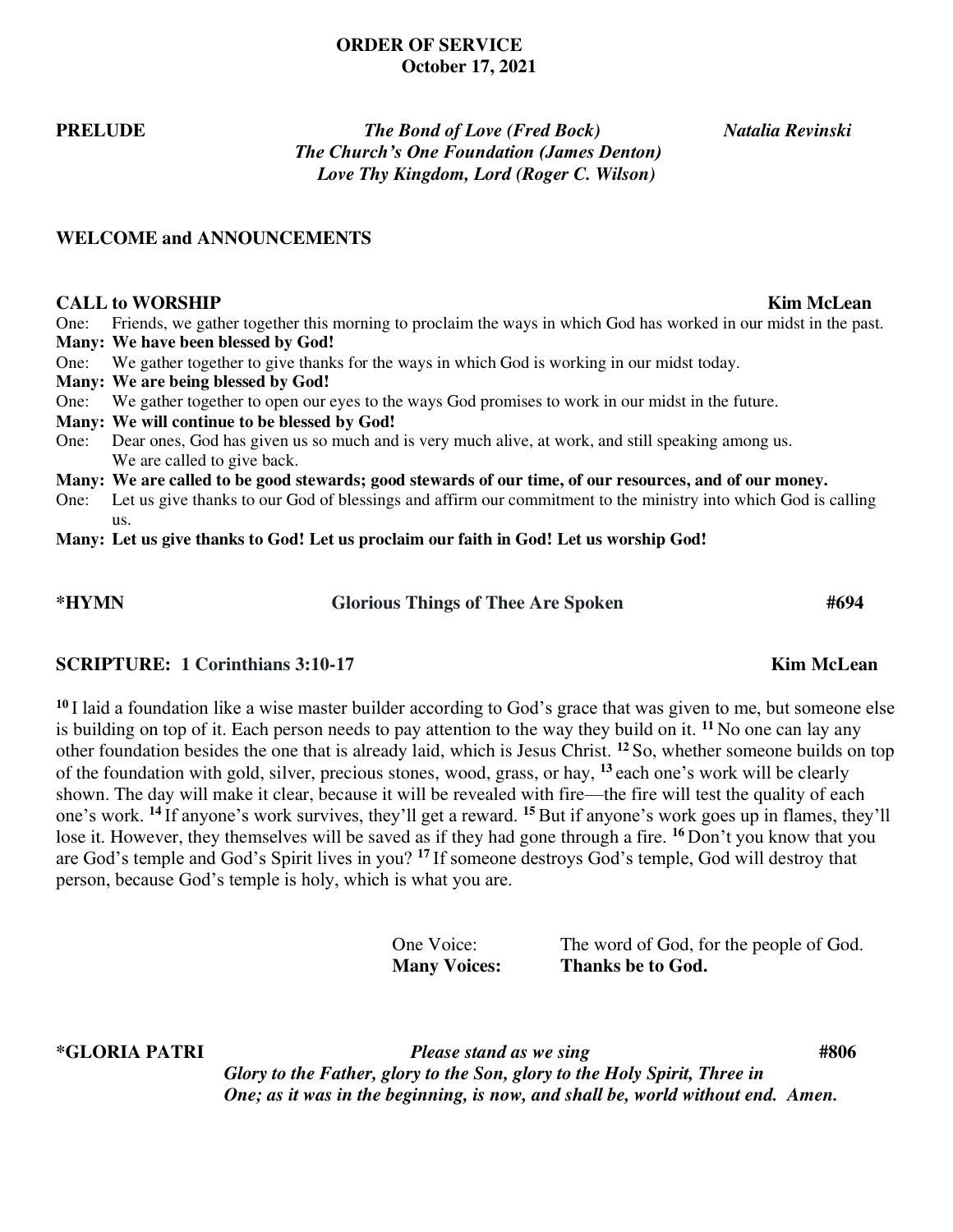# **OFFERING OF GIFTS**

 **Musical Offering** *'Tis So Sweet to Trust in Jesus Arr. Rolin R. Mains*

**DOXOLOGY****#808**

 *Praise God from who all blessings flow; praise Him, all creatures here below; Praise Him above, ye heavenly host; praise Father, Son, and Holy Ghost. Amen.* 

## **PRAYER OF DEDICATION**

**CALL to PRAYER Lord Listen to Your Children Praying #629**  Lord, listen to Your children praying. Lord, send Your spirit in this place. Lord, listen to Your children praying, send us love, send us power, send us grace.

**JOYS and CONCERNS of the CHURCH**  One Voice: Gracious God **Many Voices: Hear our Prayer** 

### **PASTORAL PRAYER**

### **THE LORD'S PRAYER**

**Our Father, Who art in heaven, hallowed be Thy name; Thy kingdom come; Thy will be done on earth as it is in heaven. Give us this day our daily bread, and forgive us our debts as we forgive our debtors. Lead us not into temptation, but deliver us from evil, for Thine is the kingdom and the power and the glory forever. Amen.** 

ANTHEM **Build on the Rock Arr. Roger C. Wilson** 

1 We'll build on the Rock, the living rock, On Jesus, the Rock of Ages; So shall we abide the fearful shock, When loud the tempest rages.

Chorus: We'll build on the Rock, We'll build on the Rock; We'll build on the Rock, on the solid Rock, On Christ, the mighty Rock.

2 Some build on the sinking sands of life, On visions of earthly treasure; Some build on the waves of sin and strife, Of fame, and worldly pleasure. [Chorus]

3 O build on the Rock, forever sure, The firm and the true foundation; Its hope is the hope which shall endure, The hope of our salvation. [Chorus]